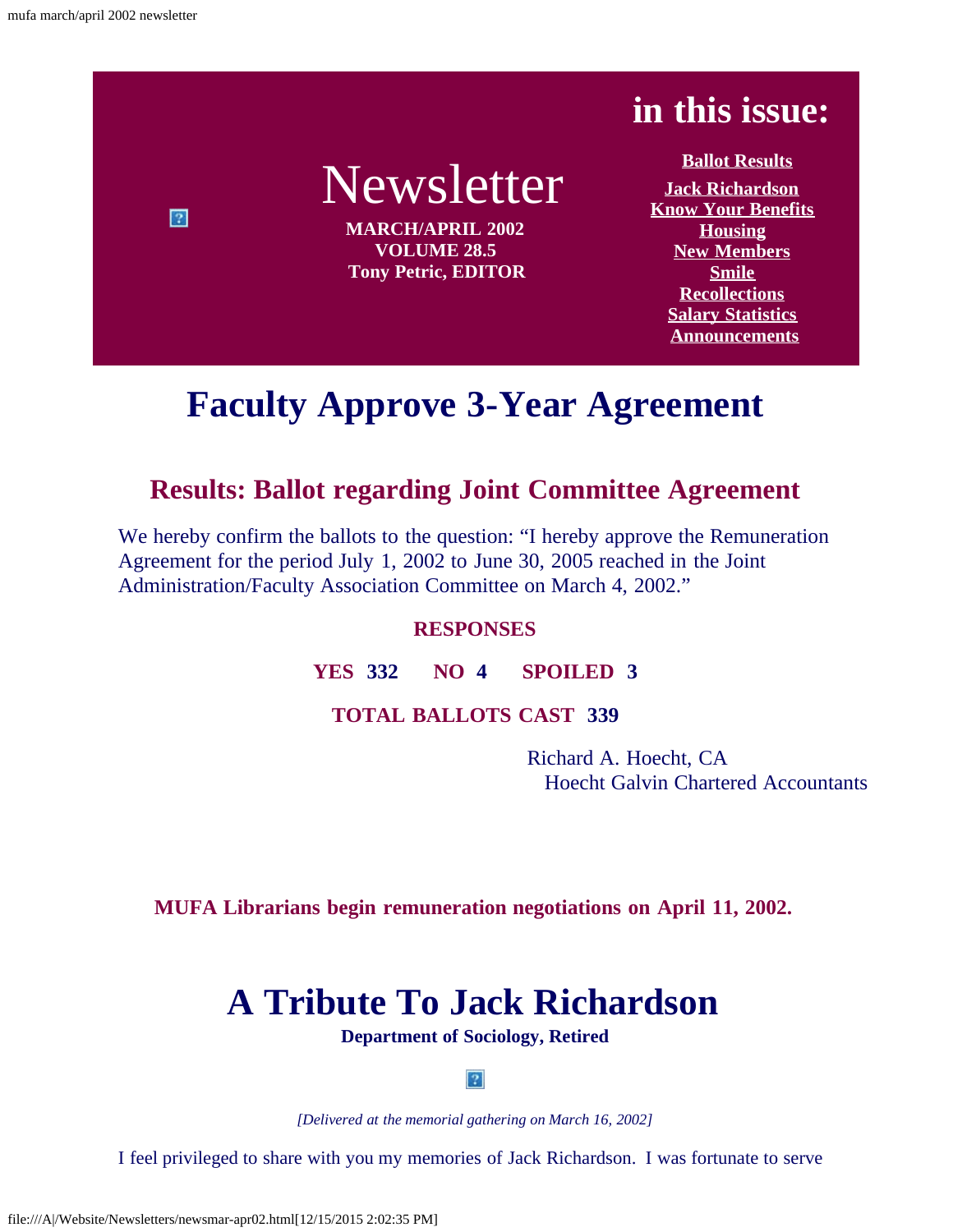as Dean of Social Sciences during most of Jack's career at McMaster. Early in our relationship I nicknamed him "Mr. Nice Guy". This name clearly understated his remarkable good humour, positive attitude, generosity, modest demeanor and devotion to his family and to the McMaster community.

After a short but successful period as a goalie in the Chicago Blackhawk organization, Jack began a fruitful 30-year career with Imperial Oil, where he rose from a junior employee to a senior executive. As he was ending his association with Imperial Oil he began his academic career at the University of Toronto. He received several major undergraduate and graduate awards during his student days and taught briefly at the University of Toronto and the University of Western Ontario before joining McMaster in 1985.

Jack was a full-time faculty member at McMaster for nine years. What a superb appointment. He excelled in all three of our rating categories (teaching, research and service) and he also brought intangible qualities that served the University, and particularly the Department of Sociology, extremely well. One of the senior administrators who interviewed Jack stated: "He described his work to me in a manner that combined authority, clarity and good humour all at once. He seems to me a naturally gifted teacher, and his own background attests to tremendous commitment to his discipline and to hard work. I think we are lucky to have such a candidate."

Jack more than met these high expectations. He began his academic scholarship at an age when many faculty are winding down and contemplating retirement. In addition to his books with Lorne Tepperman, he published more than twenty articles in refereed journals and edited books. He also delivered more than fifteen invited and peer reviewed papers at conferences. He was highly respected in the Occupations and Organizations area of Sociology and especially for his work on interlocking corporate directorships.

Jack provided a high level of administrative service to McMaster during his relatively short career here. He served as Chair or acting Chair of Sociology four times, including one stint after retirement, often under trying circumstances. He also chaired the MA(T)-MSC(T) programme on two occasions, totalling six years, and the Faculty Undergraduate Committee in a crucial period when diplomacy and persistence were needed to successfully steer major curriculum changes through several approval bodies in the University.

Though Jack was a productive scholar and gifted administrator, his greatest satisfaction came from teaching. His warmth, command of his subject, well organized lectures and classes and appreciation of student needs made him a popular teacher and much sought after supervisor. It generally takes a few years to attract graduate student supervisees, but graduate students flocked to Jack quickly. In his short time here he supervised five PhD and two MA dissertations in Sociology and served as a member of fifteen more committees in the Department. Jack also supervised the work of more than fifteen students in the MA(T) programme. He was an extremely effective and popular undergraduate and graduate teacher. He was particularly dedicated to undergraduates, and often chose to teach a section of the large first year class. He received nominations for a McMaster Student Union teaching award in virtually every year he taught at McMaster and, on some occasions, for more than one course.

All of these factual indicators of his achievements significantly understate his contribution to McMaster. His quiet, positive, gracious and supportive nature is hard to express in words, but was certainly evident to all who knew him. He never had a bad word to say about anyone and although sympathetic to those who complained, he could almost always put a positive and constructive spin on events. He was always gracious and willing to help. He took on administrative responsibilities, not because he wanted them, but because he enjoyed the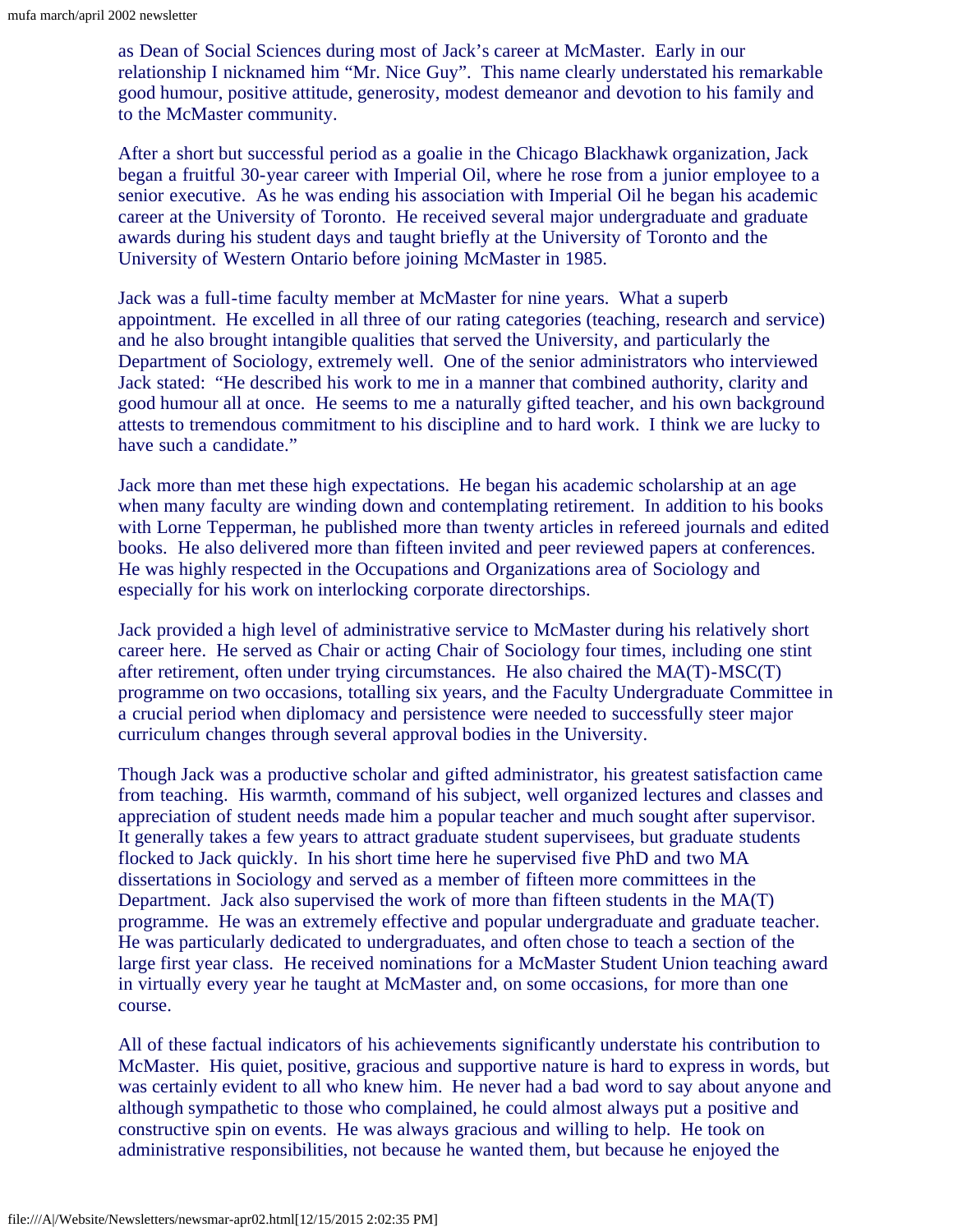confidence of his colleagues and often was the only person who had the necessary support. After the appointments ended he would generally write a note thanking deans or others for aiding him and expressing more than complete satisfaction with the monetary compensation, even when it fell far short of his worth.

Jack's devotion to his students was unparalleled. He wrote several hundred if not thousands of letters in support of students and he arranged private meetings with those who were struggling with his course or had personal problems. One recent example was the support he gave Mi-Kyoung Park, his former student who died of leukemia last September. He visited her frequently, helped her family and led the successful effort to secure extensive financial aid for her treatment.

I want to conclude with a few personal comments. Since our retirements most of my contact with Jack has been at University Club lunches, where we were frequently jointed by Charlene and Dorothy and sometimes others. Lunch for Jack was water, soup, a small piece of bread and coffee. His example of good and disciplined eating made me follow the same routine, even though I certainly found that to be a meagre meal. We also knew that lunch would end at 12:55, regardless of when it started, because he would not want to be one minute late for his 1:00 p.m. scheduled office hour. During these lunches he and I discussed cottage issues, bridge playing, recent travels and of course, his classes. He was always enthusiastic and concerned about his 300 charges and in our conversation six weeks ago, expressed the hope that he would be able to teach again next year.

Jack was also extremely fond and proud of his family. He talked about their achievements and especially about the extensive trips he and Enid took with each of their three oldest grandchildren. His love, concern for and dedication to Enid were always evident.

We will miss Jack. I know that my effort to capture the kind of person Jack was by describing his many contributions and fine qualities is inadequate, because in Jack's case the whole was so much more than the sum of its parts. But I also know that the Department, the University and society in general would be much enhanced if there were more individuals like Jack Richardson.

> *Jim Johnson Professor Emeritus, Economics*

#### $|2|$

## **Know Your Benefits**

*Vision Care*

<span id="page-2-0"></span>The Major Medical Plan pays teaching staff and librarians up to \$150 towards the purchase of contact lenses or lenses and frames for eyeglasses, provided that there is a prescribed change in the lenses. A period of 24 months must pass between the dates of purchasing your eyeglasses and no coverage exists for dependents.

If a period of three years passes between any claim for vision care, then the programme will provide a maximum of up to \$200 towards the purchase. No change in prescription is required in this situation.

 $|2|$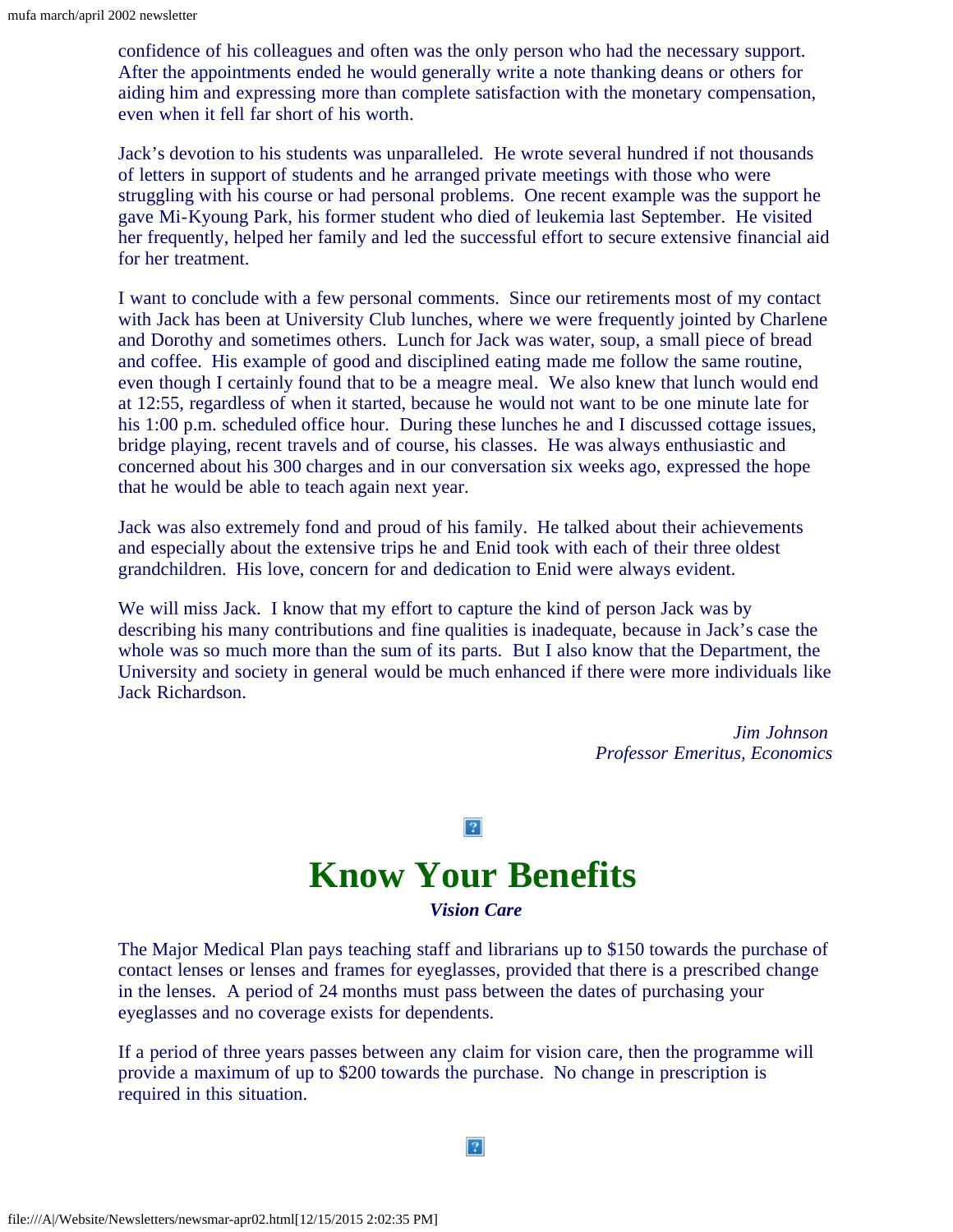$|2|$ 

<span id="page-3-0"></span>**Sabbatical House for Rent.** July 2002 to July 2003. Four bedroom, two study house for rent in quiet residential area south of Aberdeen. Perfect for academic family. Convenient to hospitals. Fully furnished, complete with two cats. Rent (and cats) negotiable. Contact: 905-525-9140, ext. 27244 or ext. 23422; haskell@math.mcmaster.ca or craig@math.mcmaster.ca.

**Unique Loft-Style Cottage for Rent** adjacent to country home. Short or long term occupancy accepted. Rural setting with easy access to Highways #5, #8 and the Brock Road near Dundas. Rental is furnished or unfurnished at \$800 per month and includes all appliances, ample storage, TV satellite and heat/hydro. No smoking or pets please. Call F. Bull at 905-627-4037 or email franbull@hotmail.com.

**Victorian Summer Estate for Rent.** Penetanguishene Ontario (1.5 hours from Toronto). Secluded lakefront property. Close to all amenities of town. Two cottages. Ten bedrooms. Ideal for large family gatherings. Available for 1-2 week periods from May to September. \$2000/week. E-mail: annagreenspan@sympatico.ca. Phone: 905-528-2227

<span id="page-3-2"></span><span id="page-3-1"></span>

## **Recollections of McMaster**

#### $|2|$ **from 1947 to 1952**

### **Martin Johns,**

**Professor Emeritus, Physics and Astronomy**

<span id="page-3-3"></span>*Following is an article prepared by Martin Johns for MUFA's First 50 Years: The Presidents Reminisce, a*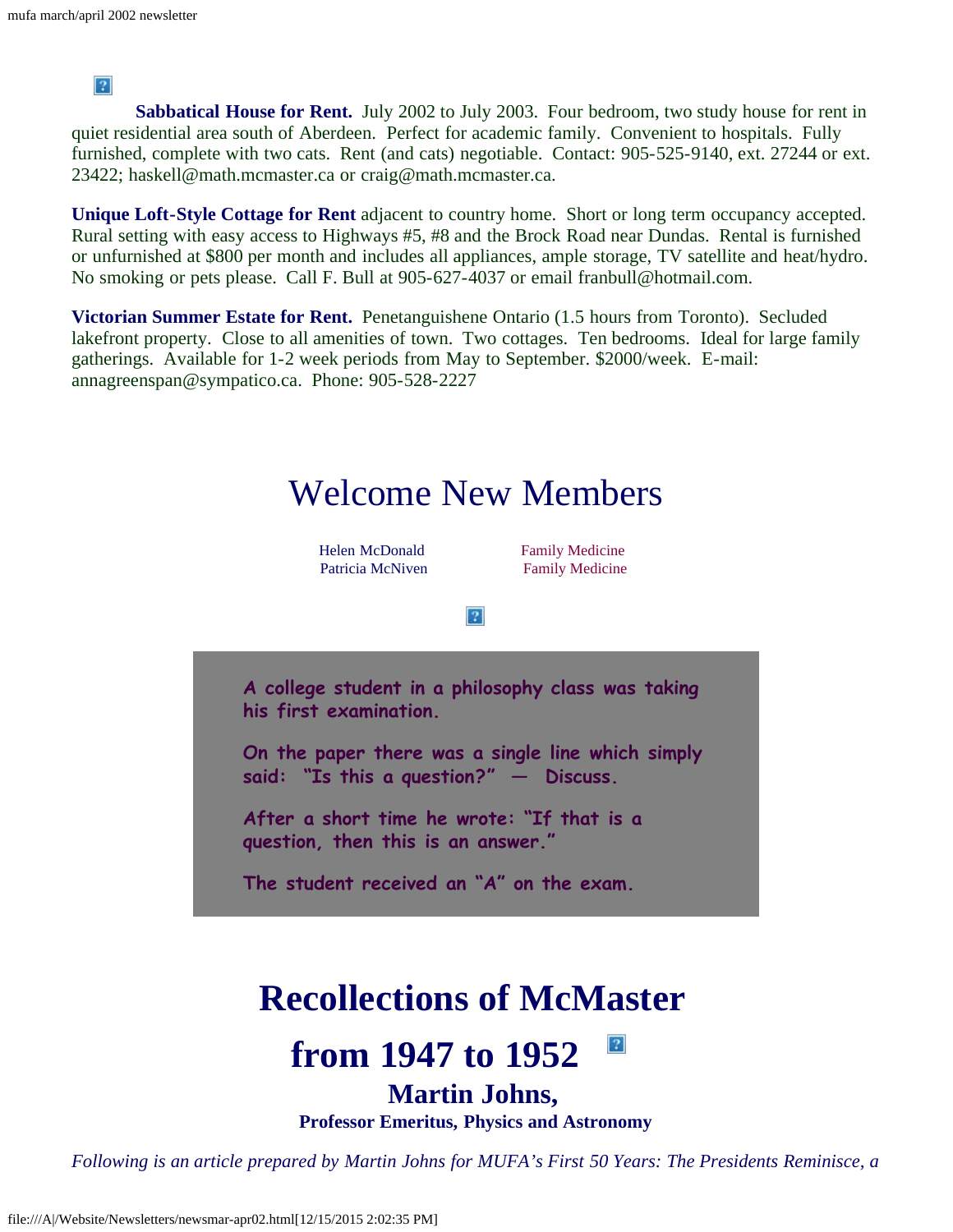#### *collection of essays by former MUFA Presidents about their terms of office.*

Because I am one of the few faculty members still alive from the era when the Faculty Association was being created, my recollections of the University in the period from 1947 to 1952 may be of interest. These comments have nothing to do with the Faculty Association per se, but they may cast some light on why the association needed to be created.

The arrival of McMaster University in Hamilton in 1930 predated mine as a student by one year. It had a student body of about 400 and the departments were either one or two person departments. My father came from Brandon College to help Dr. Findlay in Mathematics in 1931. I registered in a third year pass program with a class that had already spent two years together in Toronto. I left for the University of Toronto three years later to work on my doctorate but McMaster still felt a bit like home.

When I joined the faculty in 1947 after nine years at Brandon College and a stint at Chalk River, the enrolment had risen to about seven hundred, and research, given the impetus of the war, was beginning to be important in the sciences. Dean Burke and his proteges, Harry Thode, Ron Graham, and Laurie Cragg were directing students to the M.Sc. level in chemistry and physics and there were serious beginnings in Biology and Geology. The Physics Department had spent the war years training naval recruits in radar and so had not developed any research activity. I was hired to start research in the department.

A new Head of Physics, Dr. Moon, from the Manhattan project had agreed to come to replace Dr. Dawes who was about to retire, and his projected arrival supplied one of the main reasons that I accepted an offer to come to McMaster. As it turned out, Moon never relocated on the campus, though he did buy a house in Ancaster, and I only met him once at a Saturday morning departmental meeting. We spent all morning discussing equipment that needed to be purchased and had allocated the afternoon to deal with teaching assignments for a term that was to be upon us in two weeks time. Moon never appeared at that afternoon session and I have never seen him since! It transpired that he had driven all night from Chicago to get to the meeting and that his post-prandial nap lasted until well into the evening. After patiently awaiting his arrival for two years, President Gilmour cancelled his appointment and the department grew without his input.

The faculty in 1947 could all meet comfortably in the tower room of University Hall. The meeting began with a welcome from President Gilmour and then a discourse on the nature of the University and the responsibility of the faculty in maintaining that nature. We always heard the words of the famous headmaster of Eton who reminded his gentlemen faculty that the school existed for the "young gentlemen". (Gilmour did graciously admit that there were "ladies" both on the faculty and in the student body at McMaster.)

Then there were the inevitable directives concerning faculty attire. The requirement that all faculty should wear gowns was completely ignored by the science faculty who regarded them as dangerous appendages in a laboratory. We did however wear gowns when it became our turn to take chapel. The discourse on attire traditionally included a statement that gentlemen should wear belts rather than braces. This infuriated my father who had heard this admonition for well over a decade and he interrupted the President to ask "What does a faculty member do when a belt cannot prevent his trousers from falling down". After the laughter had subsided, father suggested that he was quite willing to wear a belt if he were permitted to wear braces as well. I think that this was the last time that a discussion of braces appeared in the presidential welcome.

Up until about 1950, the faculty reviewed all final undergraduate marks. This operation took the best part of a day and finally became an overwhelming task. Students who failed more than two courses were ineligible to play on University teams in the following year. I vividly recall the case of two football players whose failure was going to mean defeat at the hands of the Ontario Agricultural College during the next school year. Dr. New, who was both a distinguished scholar and an ardent sportsman quickly recognized the seriousness of the situation and asked the French Department if it would not take pity on these two fine young men and raise their grades from 48 to 50. The French Department would not oblige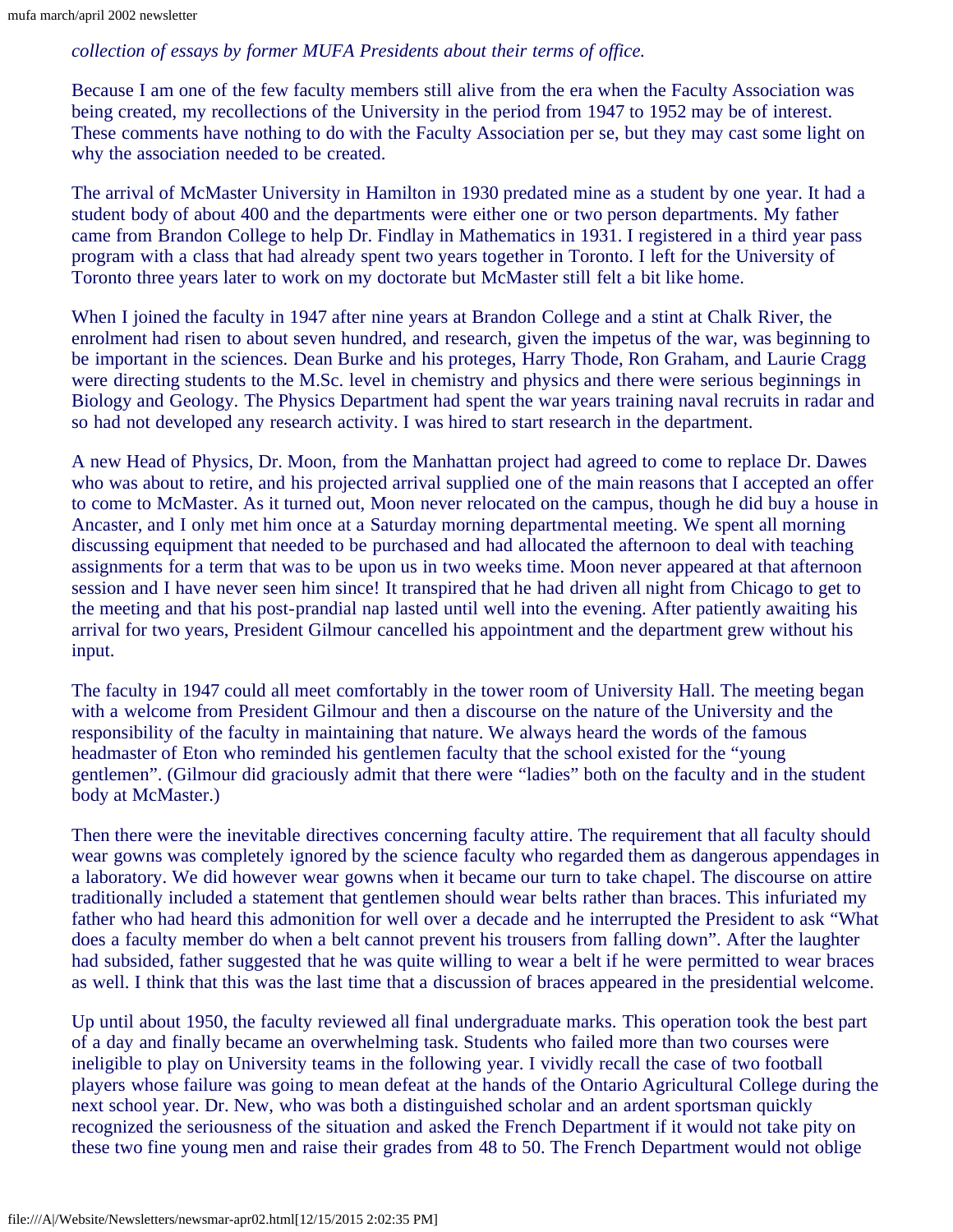and suggested that New's own department (history) might raise the grades of these students instead. History would not oblige and the football team was a disaster. Sports were never mentioned but everyone knew that football was really the topic on the agenda. In the following year the faculty introduced a rule that no mark between 45 and 50 could be sent to the registrar. That forced departments to make their own decisions before the faculty review occurred.

Chapel was an important feature of campus life during the Baptist era. The fact that there were no lectures scheduled between 10:15 and 11:00 a.m meant that chapel was available to all. Of course not all of the students who attended chapel were there for religious reasons. Chapel offered a wonderful opportunity to make social contacts and to keep abreast of the latest campus gossip. It was a strong integrating force for both students and faculty that we have lost in our growth to a large multi-Faculty University. Taking chapel was a formidable task for a young professor, given that President Gilmour and the heads of all the departments in the University were sitting in the front rows of the stage, right behind the chaplain of the day. The chaplain was required to follow a prescribed order of service — one or two hymns, a bible reading and a prayer. To create a unified service within that prescription was difficult and time consuming and it usually took me a full evening of sweating before I arrived at something that I felt could be offered in those august surroundings. I shall never forget the time that I arrived at the University fully prepared for chapel, and then got so involved in helping students after my first year class that I forgot to go to chapel. Gilmour, with his incomparable use of English and his knowledge of the Bible, turned to my father and said "This is the day that the sins of the son shall be visited on the father. You will have to take chapel".

Many of the senior faculty had private sources of income or had married into money. For these, the matter of faculty salaries was not an important issue. We lived next door to Chester and Mildred New for many years and Mildred and my wife Margaret were close friends. They often discussed faculty salaries. Mildred admitted that they banked all of Chester's salary and that she looked after all the housekeeping costs from her own funds. Margaret complained there was only one wage earner in her establishment and that after the taxes and food were looked after, there was not enough left to provide the four Johns children with shoes. It was only when a new breed of faculty drawn from a different stratum of society began to control the University that a strong faculty voice to raise salaries began to be heard.

Of course there was no pension fund in the University and it was accepted practice that the President would have a friendly discussion with a faculty member who had reached retirement age as to his financial ability to handle the retirement years. The President then determined the retirement gratuity on the basis of this interview. My father came to his meeting with President Gilmour in the early fifties and shocked the President when he refused to disclose his financial position. My father pointed out with some measure of fairness that he did not see why a person who had skimped all life to save for retirement should get a small gratuity while one who had spent to the limit should get a large one. Although President Gilmour was somewhat shocked by this approach, Dad never felt that he was treated unfairly.

When the Faculty Association was organized in 1951 with my father as its first president there was no agreement as to what the function of that body should be. Very few of those involved in developing it saw it as more than a body which could discuss matters such as salaries, pensions and conditions of work with the president of the University and there was very little of the militancy that later marked the CAUT in those early days. It took many years of evolution before the complex and comprehensive committee structure of the later years was in place. Our association started from a position of mutual trust between faculty and administration while others, such as the one at the University of Manitoba, started from one of mistrust and anger. During the eight years that I was on the faculty of Brandon College with its Manitoba affiliation, I had ample opportunity to witness the dislike that existed between controller Crawford of the University of Manitoba and the Manitoba faculty. The lack of mutual trust on that campus was in some measure transferred to the faculty of United College. The Crowe case at United College that rocked Canadian academia a few years later was almost destined to occur in Winnipeg!

 $|2|$